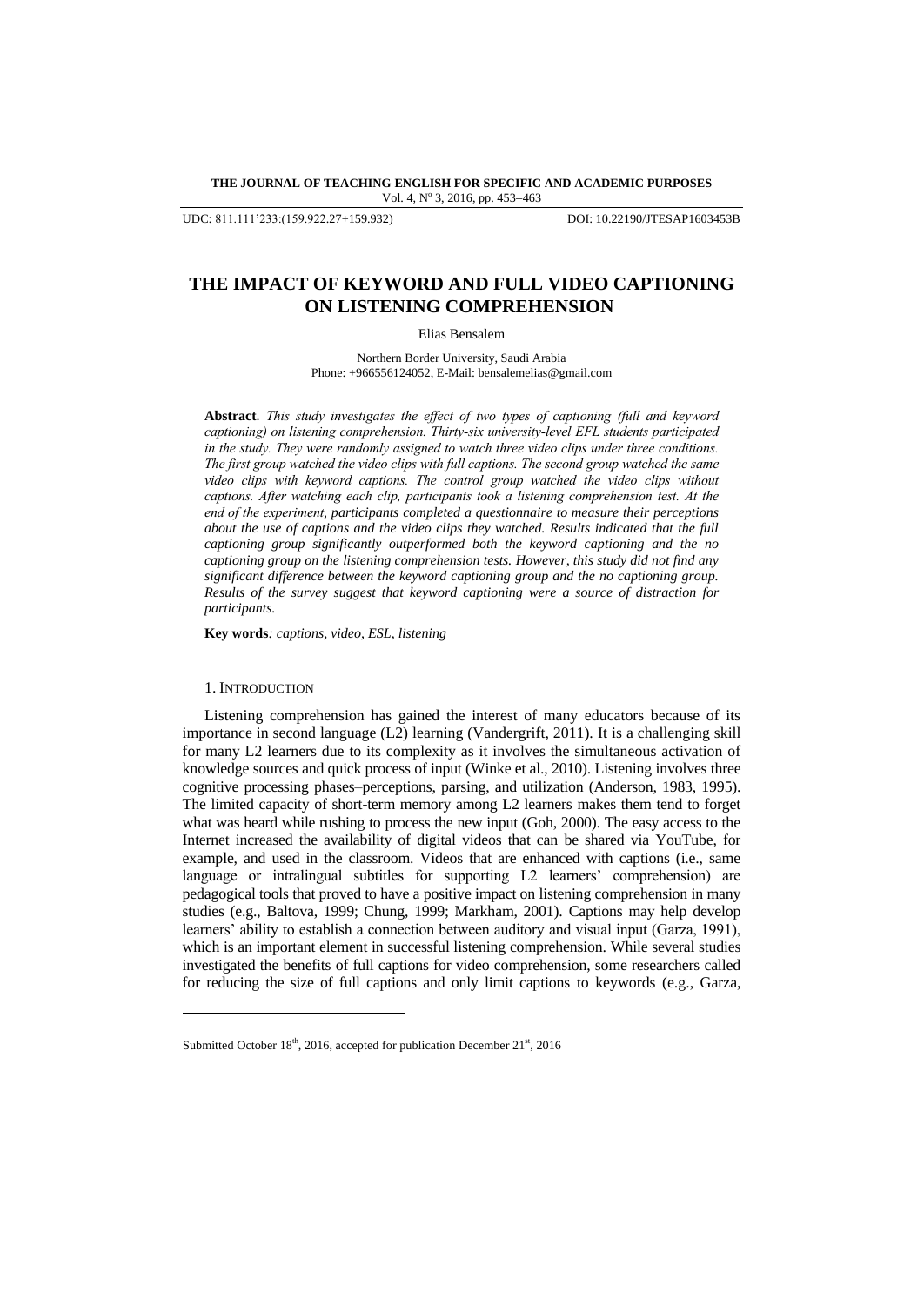1991; Winke et al., 2010). Keyword captioning includes only important words that help understanding the meaning of a given utterance. They are meant to help learners "listen more and read less" (Guillory, 1998, p.104). The findings of the few studies that examined keyword captions have not been consistent (Guillory, 1998; Park, 2004; Montero Perez et al., 2013). In other words, the question pertaining to the most beneficial mode of captions remains unanswered. In order to contribute to this line of research, this study investigates the effects of keyword-captioned and full-captioned video on listening comprehension in the context of native speakers of Arabic learning English as a foreign language (EFL). This study specifically aims at comparing the effectiveness of each captioned group in improving the performance of EFL students on listening comprehension test.

### 2. LITERATURE REVIEW

A lot of the research that has been carried out on captioning examined its effects on L2 learners' comprehension of video content (Baltova, 1999; Chung, 1999; Garza, 1991; Huang & Eskey, 1999-2000; Markham, 2001; Montero Perez et al., 2014; Neuman & Koskinen, 1992; Park, 2004; Price, 1983; Winke et al., 2010). In one of the earlier studies, Price (1983) found that a captioned video improved the comprehension of learners with different proficiency levels. His findings were confirmed by Markham (1989) who found that captions enhanced the listening comprehension of English as a Second Language (ESL) of university-level students. Participants of all proficiency levels (beginner, intermediate and high) benefited from full captions. The availability of full captions makes watching video clips a reading task. Consequently, it leaves less room for learners to develop their listening skills. One way to overcome this problem is to provide the learners with keywords instead of full captions (Garza, 1991; Winke et al., 2010). Keywords will include only essential words to the understanding of a given segment of the video. In this way, learners can still develop their skills and strategies to deal with unfamiliar content (King, 2002).

Only a few researchers answered the call for the need to explore the effectiveness of keywords captions on listening comprehension. The first study was conducted by Guillory (1998) who assessed the benefits of keywords for beginning-level learners of French. Participants watched two video clips under one of the following conditions: full captions, keyword captions (14% of the full captioning text), and no captioning. Results revealed that the full captioning and keyword captioning groups significantly outperformed the control group on listening comprehension test. There was, however, no significant difference between the test scores of the full captioning group and the keyword captioning group. The researcher reported also that keyword captions are more beneficial for beginners because it may not result in a large cognitive load.

In another study, Park (2004) compared the effects of keyword captions, which he also called "partial captions," to full-script captions and no captions on the listening comprehension of Korean ESL students studying in the US. The students had three levels of proficiency: low intermediate, intermediate, and high intermediate. Results showed that for high intermediate learners, both full captions and keyword captions outperformed the control group. Captioning groups scored equally well. For the intermediate learners, both captioning groups outperformed the control group. However, the full captioning group outperformed the keywords captioning group. Regarding the low intermediate learners, the full captioning group outperformed the keywords captioning and no captioning groups. No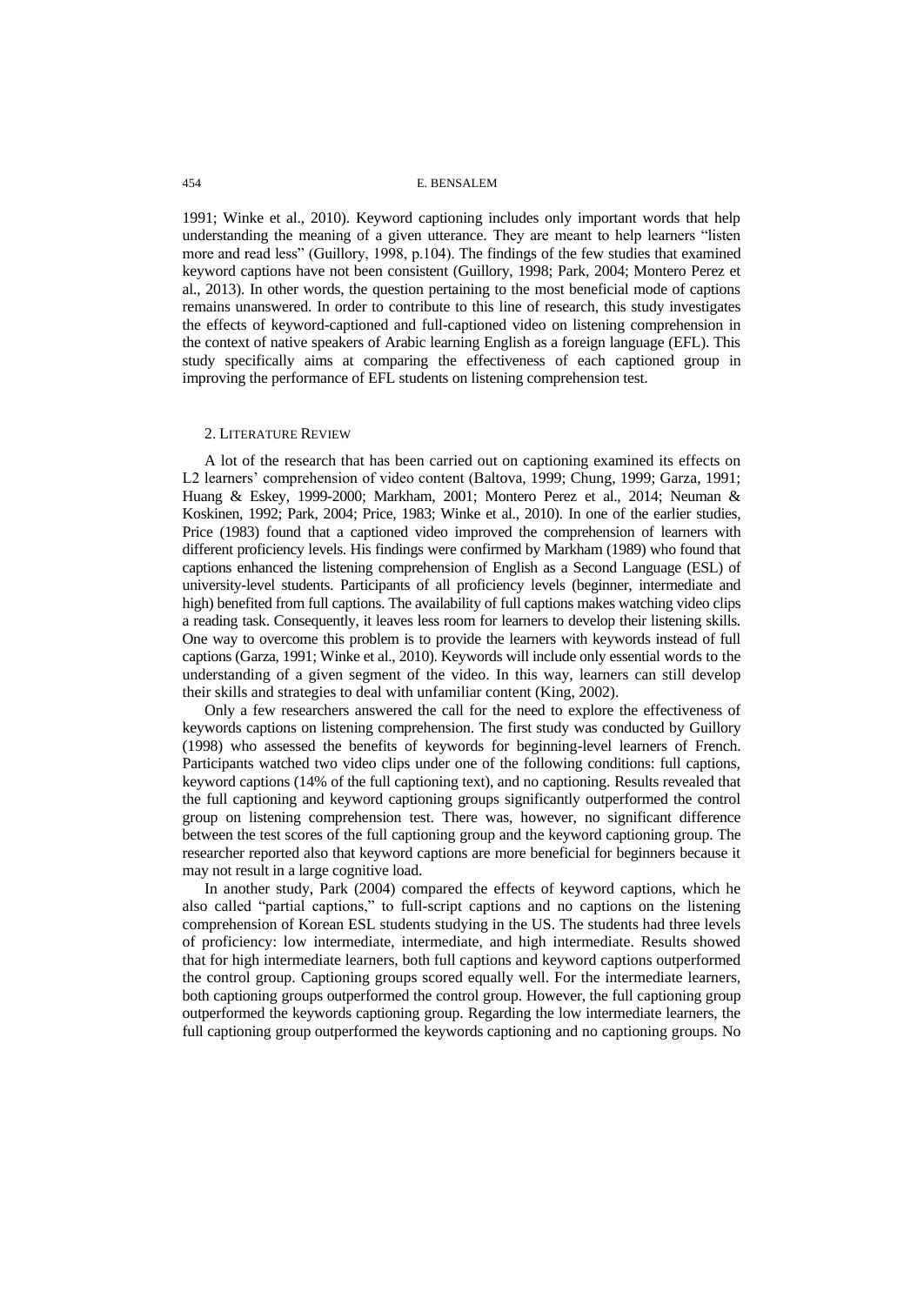significant difference was found between the keywords captioning group and the no captioning group. Contrary to Guillory's findings, Park (2004) found that keywords were beneficial for high intermediate learners only. However, these results should not be generalized given the limitations of the study. All learners with different levels of proficiency watched the same video. The video could be too difficult for the lower intermediate and intermediate-level learners (Vanderplank, 2010; Winke, et al., 2010). Had the video matched the learners' proficiency level the keyword captions could have proved to be beneficial. Moreover, Park (2004) did not report the percentage of keywords text density compared to the full captions. This lack of reporting makes it hard to compare his findings to other studies.

Montero Perez et al. (2013) compared the impact of two captioning types (full captions and keyword captions) to a no captioning group on listening comprehension. The participants, who were undergraduate students studying French at a Flemish university, watched three short French clips before taking a listening comprehension test, which covered global and detailed questions. Findings revealed that the full captioning group outscored the keyword and the no captioning group on the global comprehension questions. Moreover, there was no significant difference between the test scores of the keyword captioning and the no captioning group. In a more recent study, Montero Perez et al. (2014) compared another type of captioning: full captions with highlighted keywords to full captions and keyword captions. The control group had no captions. The results showed no significant difference between the performance of the captioning groups as well as the no captioning group. In other words, captioning did not enhance the performance of the participants on the comprehension tests. Montero Perez et al. attributed this result to the type of information targeted by the comprehension questions, which focused only on the content that did not include the target words, which was also part of the authors' study.

The very few studies that examined the benefits of keyword captioning for improving comprehension have reached inconclusive results. The question regarding the most beneficial type of captioning for comprehension remains unanswered. This study aims at contributing to this line of research by comparing the impact of two captioning types (full captions and keyword captions) to no captioning for listening comprehension. Moreover, this study involves Arabic participants whose native language has a non-Roman script. The researcher is not aware of any other study that examined the impact of different modes of captioning among native speakers of Arabic. This study investigates the following three research questions:

- 1. Do videos with full captions result in better listening comprehension than noncaptioned ones?
- 2. Do videos with keyword captions result in better listening comprehension than non-captioned ones?
- 3. Which mode of video captioning (full or keywords) results in better listening comprehension?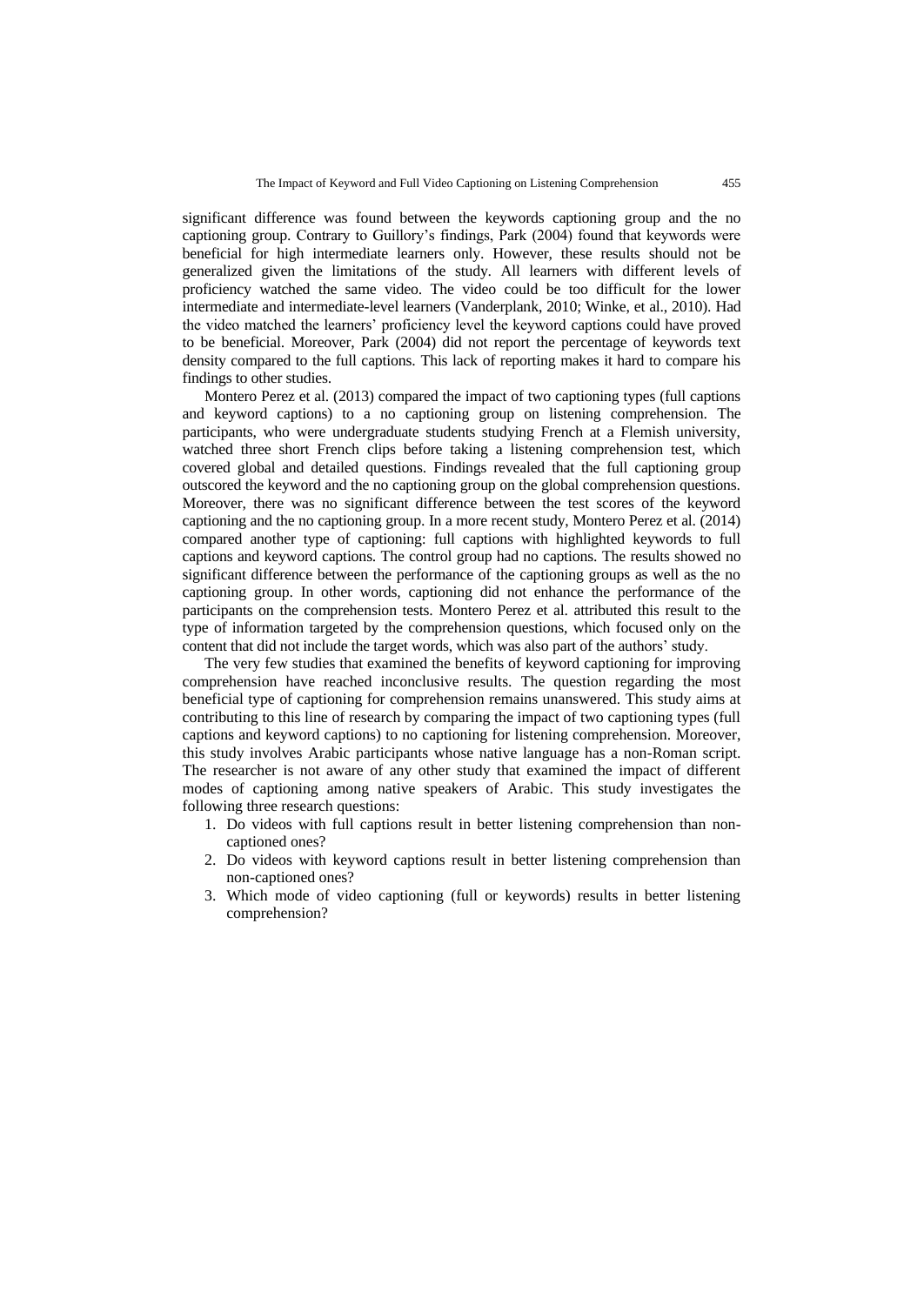#### 3. METHODS

# **3.1. Participants**

Participants in this study were thirty six beginning-level ESL students enrolled in English courses at a public university in the Gulf region. They were all native speakers of Arabic and did not travel overseas for any language training. Since classes are segregated by sex, the researcher could not have access to the female campus. Therefore, only male students were recruited for this study. All students were freshmen taking English courses as part of school requirements. Participants were informed that the study was voluntary. Those who agreed to take part in the study received extra credit in their English course by their respective instructors. Students had an elementary level of English as measured by the English Department. Participants were randomly divided into one of the following conditions: full captioning (FC), keyword captioning (KC), or no captioning (NC). Two groups had twelve students each. One group had thirteen students.

## **3.2. Materials**

The three video clips selected for the experiment were documentaries from an educational program. The researcher got written permission from the author of the video clips to be used in this study. The clips covered the topic of famous national parks in the United States. Each clip presents one national park. The narrator is an American whose speech pace is not too fast for the target students. The length of the video clips ranges between two and three minutes following Lavery's (1984) recommendation. The average words per minute was101. Two experienced university professors rated the video clips as appropriate in terms of difficulty and content for the target students. A committee composed of four professors served as keyword selectors. They selected important words for understanding each segment. The selected keywords represented 31% of the total script. This percentage is consistent with previous studies (e.g., Baltova, 1999; Rooney, 2014) that used keywords rated ranging between 30 and 50% of the full script.

#### **3.3. Instruments**

# *3.3.1. Listening Comprehension Tests*

A comprehension test was developed for each video clip. The three tests included 15 multiple-choice items. The questions measured the students' understanding of the main ideas of the video clips. Participants completed the three tests after viewing the video clips. The researcher adopted the same test format that was used by previous studies (e.g., Winke et al., 2010). Each correct answer was worth one point so scores range between zero and 15 points. The tests were piloted with a group of students who had the same level of proficiency. The test had an adequate level of reliability with a Cronbach alpha value of .79. A few adjustments were made to the tests based on the feedback received from instructors.

# *3.3.2. Final Questionnaire*

In the final questionnaire, the participants of the FC and KC group were asked whether they watched any videos with captions prior to the study. If they did, then they had to mention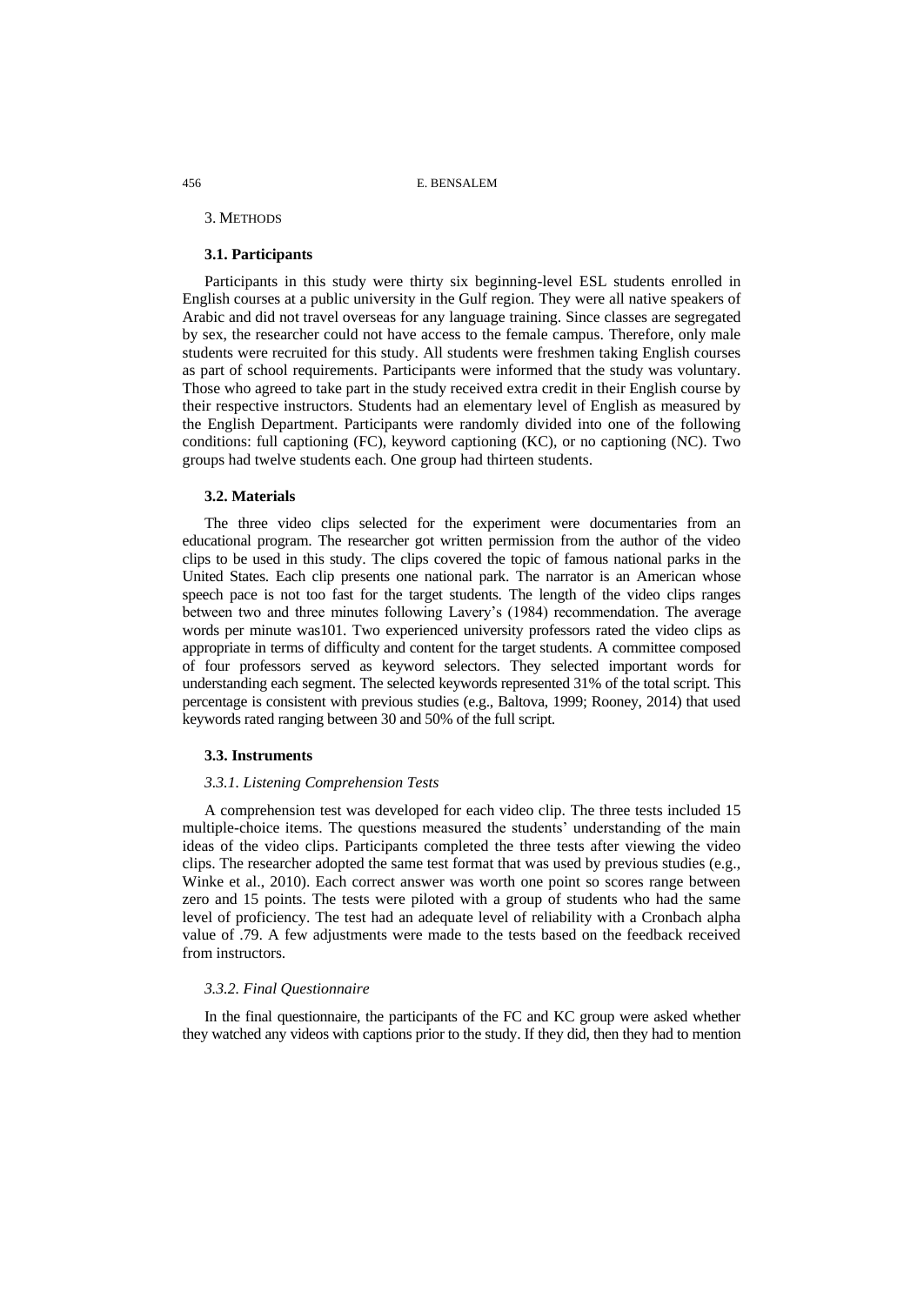the approximate number of videos they had watched. They were also asked whether they watched the video clips used in the study. They were instructed to rate their familiarity with the topic of the video clips. In addition, participants rated the difficulty level of the comprehension questions of each video clip. The second part of the questionnaire, which was completed by participants of all three groups, consisted of three five-point Likert scale questions: one item on captions use: "I was distracted by the presence of captions on the screen and that made me focus less on the audio", and two items on the usefulness of captions (e.g., "the captions were helpful when answering the questions on the listening tests") following the design of Montero Perez et al. (2013). The questionnaire data was used to help clarify the findings of this study.

# **3.4. Procedures**

Both the pilot study and the experiment were conducted in a language lab. Each student had access to an individual computer station with a flat screen monitor. The materials and procedures were pilot tested with a group of 13 students two weeks before the experiment. The results of the pilot did not reveal any major problems with the instruments, but adjustments were made to the way the video clips were delivered. Some students tried to rewind the video clips to check their answers, which resulted in multiple viewings. This problem was solved by broadcasting the video clips from the instructor's station. Therefore, students were denied the option of pausing or rewinding the video clips. All students were tested in one single session in order to avoid students sharing their answers with other participants. The procedures of the experiment were explained to students. They were given the opportunity to ask any questions. Students were reassured that the results of the comprehension test scores would not be counted. In fact, students did not have to write their names or ID number. The FC group watched video clips with captions. The KC watched video clips with keyword captions. The NC watched video clips with no captions. Then they took comprehension tests and completed a brief questionnaire. The whole procedure took about an hour.

# **3.5. Data analysis**

To answer the three research questions, a one-way analysis of variance (ANOVA), and a Fisher's Least Significant Difference (LSD) post hoc tests were performed. The dependent variable was the listening comprehension test scores and the independent variable was the type of video clips (FC, KC, and NC). Results of the questionnaire were used to clarify the results of the statistical analyses of the study.

#### 4. RESULTS

The first question examined whether the presence of full captions will result in better listening comprehension than non-captioned videos as measured by listening comprehension tests. The descriptive statistics associated with participants' listening comprehension test scores are reported in table 1. It can be seen that the NC  $(N=12)$  group was associated with the numerically smallest mean of test scores  $(M = 11.08)$  and the FC  $(N = 13)$  group was associated with the numerically highest mean  $(M = 12.92)$ . To examine whether significant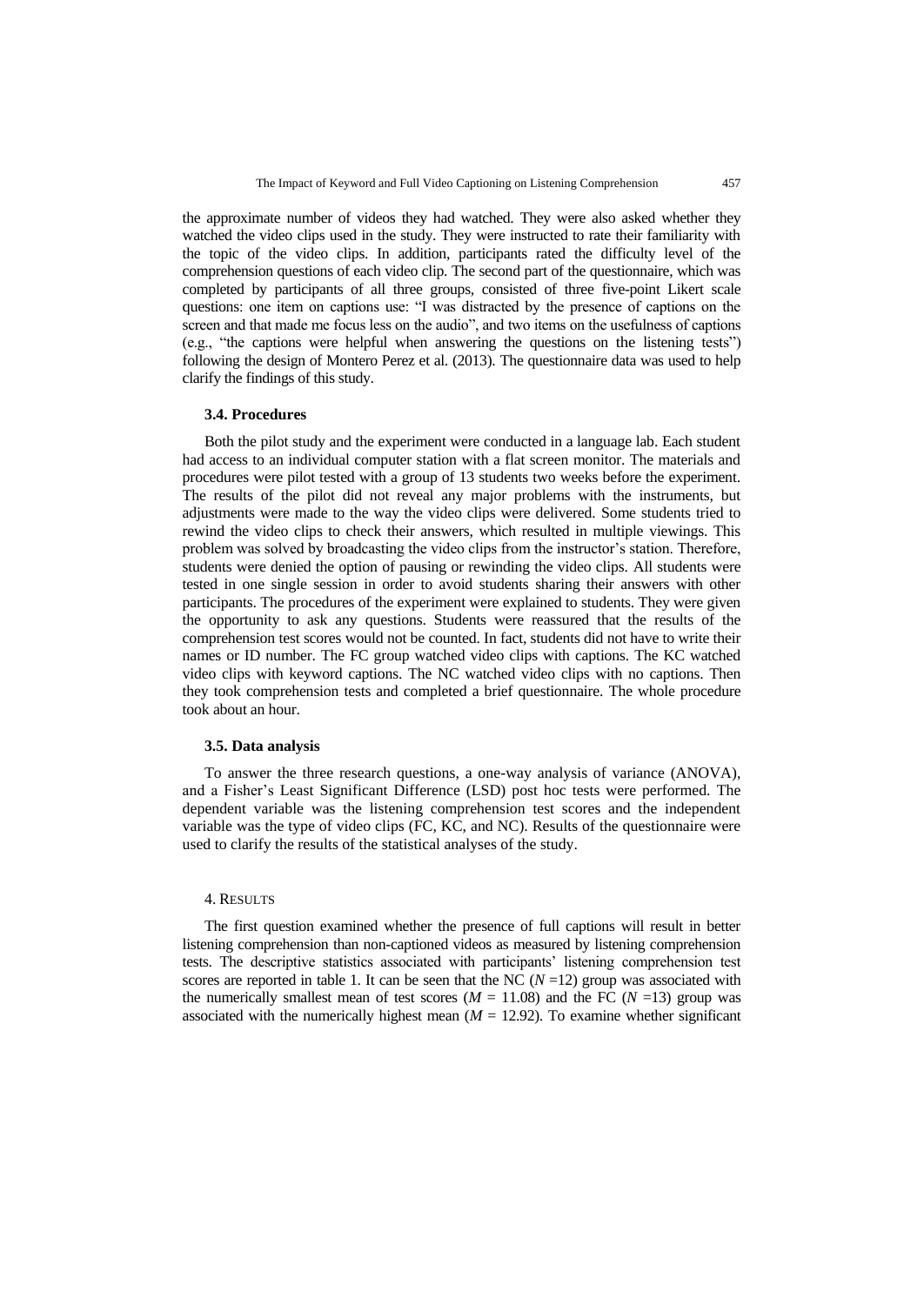difference existed between groups, a one-way ANOVA was performed. The assumption of homogeneity was tested and satisfied based on Levene's *F* test,  $F(2,34) = 3.11$ ,  $p = .058$ .

Table 1 Mean Scores and Standard Deviations on the Comprehension Tests

|                                                           |  |      | $FC(N = 13)$ $KC(N = 12)$ $NC(N = 12)$ All Groups |  |  |      |      |  |
|-----------------------------------------------------------|--|------|---------------------------------------------------|--|--|------|------|--|
|                                                           |  | M SD | M SD                                              |  |  | M SD | M SD |  |
| Comprehension Tests 12.92 1.17 11.50 2.02 11.08 1.83 1.84 |  |      |                                                   |  |  |      |      |  |

The independent between-groups ANOVA yielded a statistically significant effect,  $F(2, 34) = 4.54$ ,  $p = .018$ ,  $n2 = .211$  (see Table 2). To evaluate the nature of differences between the means further, the statistically significant ANOVA was followed up with Fisher's LSD tests. The difference between listening comprehension test scores of the FC group and the listening comprehension test scores of the NC group was statistically significant,  $t(34) = -2.98$ ,  $p = .014$  (see Table 3). These results suggest that full captions helped FC group achieve higher scores in listening comprehension tests than the NC group.

Table 2 One-way ANOVA of the listening comprehension tests

|                | SS    | df | MS    |      |     |           |
|----------------|-------|----|-------|------|-----|-----------|
| Between groups | 34.89 |    | 17.45 | 4.54 | 018 | <b>01</b> |
| Within groups  | 30.84 | 34 | 3.85  |      |     |           |
| Total          |       | 36 |       |      |     |           |

The second question compared the impact of keyword captioning compared to no captioning on listening comprehension tests. The KC group  $(N=12)$  was associated with a listening comprehension test score of  $M = 11.50$  (*SD* = 2.02). By comparison, the NC group ( $N = 12$ ) was associated with a numerically smaller test score of  $M = 11.08$  ( $SD =$ 1.83). Post hoc comparisons using Fisher's LSD indicated that there were no significant differences between the listening comprehension test scores of the FC group and the listening comprehension test scores of the NC group,  $t(34) = .80$ ,  $p = .26$  (see table 3). These results suggest that keyword captions did not result in higher comprehension test scores than the NC group.

Table 3 Fisher's LSD comparison for listening comprehension tests

|             |     |                               |              |                  |              | 95% Confidence Interval |
|-------------|-----|-------------------------------|--------------|------------------|--------------|-------------------------|
| $(I)$ Group |     | $(J)$ Group Mean Diff $(I-J)$ | Std.         | $\boldsymbol{P}$ | Lower        | Upper                   |
|             |     |                               | Error        |                  | <b>Bound</b> | <b>Bound</b>            |
| NC.         | KC. | $-917$                        | .801         | .260             | $-2.54$      | .71                     |
|             | FC. | $-2.340*$                     | .785         | .005             | $-3.94$      | $-.74$                  |
| KC.         | NC  | .917                          | .801         | .260             | $-.71$       | 2.54                    |
|             | FC  | $-1.423$                      | .785         | .079             | $-3.02$      | .17                     |
| FC          | NC  | $2.340*$                      | .785         | .005             | .74          | 3.94                    |
|             | KC. | 1.423                         | .785         | .079             | $-.17$       | 3.02                    |
|             |     |                               | * $p < 0.05$ |                  |              |                         |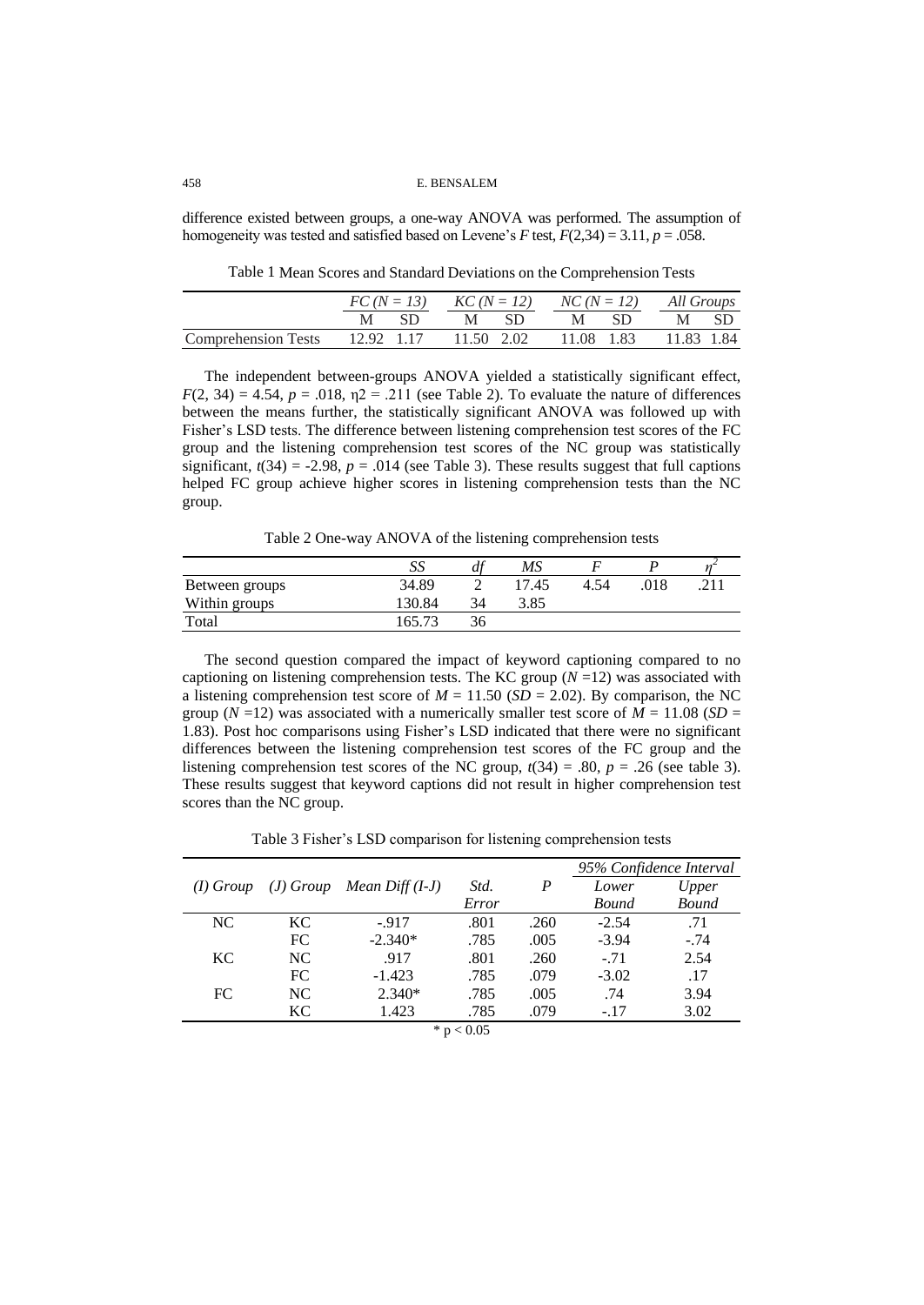The third research question examined which mode of video captioning (FC and KC) had a better effect on listening comprehension. The FC group was associated with a listening comprehension test score of  $M = 12.92$  (*SD* = 1.17). By comparison, the KC group was associated with a listening comprehension test score of  $M = 11.50$  (*SD* = 2.02). To examine the differences among these two groups, Fisher's LSD post hoc test was performed. Results showed that there were no significant differences between the listening comprehension test scores of the FC group and the listening comprehension test scores of the KC group,  $t(34)$  = .79,  $p = .079$  (see table 3). These results suggest that full captions did not result in significantly higher listening comprehension test scores than keyword captions.

Results of the questionnaire are reported in table 4 and table 5.

| Table 4 Participants Responses to the Questionnaire (part I) |  |  |  |
|--------------------------------------------------------------|--|--|--|
|--------------------------------------------------------------|--|--|--|

|    | <i>Items</i>                                          |                | FC KC NC                    |  |
|----|-------------------------------------------------------|----------------|-----------------------------|--|
|    | Have you ever watched these particular videos before? |                |                             |  |
|    | Yes                                                   | $\theta$       | $\theta$                    |  |
|    | N <sub>0</sub>                                        | 12             | 12                          |  |
| 2. | How familiar are you with the content of the videos?  |                |                             |  |
|    | Very familiar                                         | 4              | 4                           |  |
|    | Somewhat familiar                                     |                |                             |  |
|    | Not familiar                                          |                |                             |  |
| 3. | Have you ever watched videos with captions before?    |                |                             |  |
|    | No.                                                   | 4              | $\mathcal{D}_{\mathcal{L}}$ |  |
|    | Yes. 5 or less                                        | $\mathfrak{D}$ | 3                           |  |
|    | Yes. 6 or more                                        | $\Omega$       | $\theta$                    |  |
|    | Yes. 10 or more                                       | 5              |                             |  |

Table 5 Participants Responses to the Questionnaire (part II)

|                                                                     | FC.           | KC                 | NC           |
|---------------------------------------------------------------------|---------------|--------------------|--------------|
| <i>Items</i>                                                        | SD<br>M       | SD.<br>M           | SD<br>M      |
| 4. I was distracted by the presence of captions 3.08 1.63 3.75 1.36 |               |                    |              |
| on the screen and that made me focus less                           |               |                    |              |
| on the audio.                                                       |               |                    |              |
| 5. The captions were helpful when answering 2.75 1.29 2.42 1.45     |               |                    |              |
| the questions on the listening tests.                               |               |                    |              |
| 6. I didn't always read the captions on the 2.50 1.25 3.58 1.17     |               |                    |              |
| screen.                                                             |               |                    |              |
| 7. The comprehension questions                                      |               |                    |              |
| Video 1                                                             |               | 1.33.492 1.33.492  | 1.17<br>.389 |
| Video 2                                                             |               | 1.33.492 1.68 .651 | 1.33<br>.651 |
| Video 3                                                             | 1.83.835 1.92 | - 900              | 1.83<br>.937 |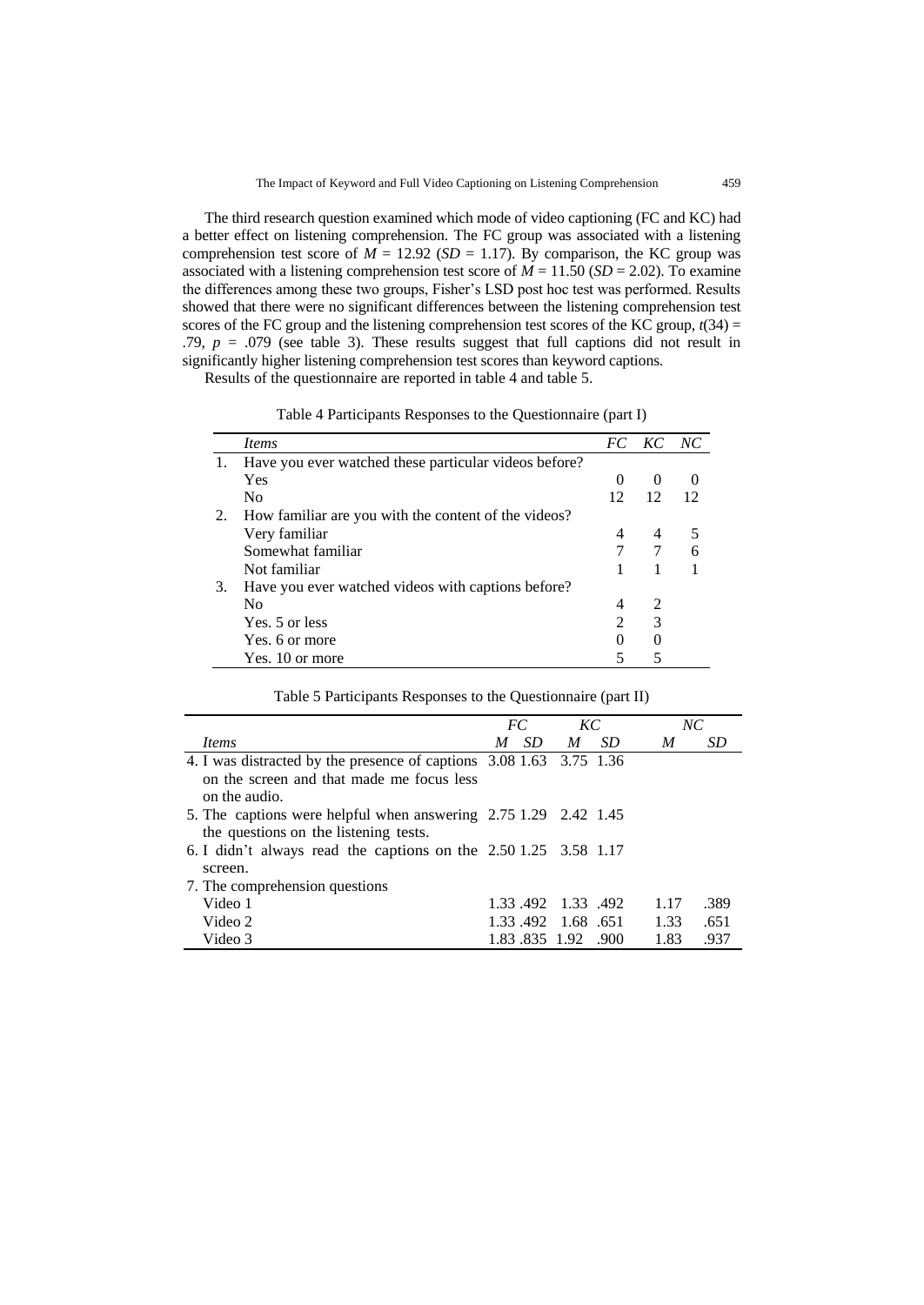#### 5. DISCUSSION

This study set out to explore the efficiency of two types of video captioning (full captioning and keywords captioning) in enhancing learners' listening comprehension skills as measured by comprehension tests. The analyses revealed that FC group significantly outperformed the NC and KC groups on the listening comprehension tests. The results suggest that the presence of full captions helped participants of FC achieve higher listening comprehension test scores than participants who had access to keywords captions or no captions. These findings corroborate previous research (e.g., Baltova, 1999; Chung, 1999; Markham, 2001; Montero Perez et al., 2013; Winke et al., 2010) that showed beneficial effects of full captioning on listening comprehension. Furthermore, this study found that FC outperformed the KC on listening comprehension tests. However, there were no significant differences between the two groups. These results are in line with those reported by Montero Perez et al. (2013).

The fact that the participants of FC group reported that captions helped them answer the questions on the tests more than what participants of the KC reported (Item 5) may suggest that FC relied more on captions than the KC group. The FC participants' reliance on captions might have been caused by their lack of confidence in their listening ability (Graham, 2006; Pujola, 2002). Learners tend to consider their listening skills less developed than their reading skills (Montero Perez et al., 2013). Full captions alleviate learners' listening anxiety (Vanderplank, 1988). This may result in a better listening ability (Graham, 2006). The majority of learners believe that full captions allow them to enhance their comprehension (Montero Perez et al., 2013).

Furthermore, findings of this study revealed that the KC group outscored the NC group, but there were no significant statistical differences between the two groups. Both KC and NC groups were outperformed by the FC group. These results are consistent with the findings reported by Montero Perez et al. (2013) and Park (2004). The latter did not report any benefits of keywords captioning for lower-intermediate learners. However, this current study does not support Guillory's (1998) research outcomes. She found that full captioning and keyword captioning groups significantly outperformed the non-captioning group on the listening comprehension test.

Results of the questionnaire may help explain why KC did not outperform the NC. Five students of the KC group did not always read the captions (Item 6). Furthermore, most students felt distracted by even the mere presence of captions (*m*=3.75). Consequently, they focused less on the audio. These results corroborate the findings of Montero Perez et al. (2013) who reported that learners had a rather negative opinion about the presence of keyword captions. They emphasized that keyword captions were a major source of distraction and that they impeded their listening.

Some of the students' responses may explain why KC did not outperform the FC. The average score on Item 6 indicates that participants of KC group did not always read the captions (*m*=3.58) compared with the FC who reported an average score of 2.5 out of 5. Furthermore, participants of KC group felt distracted by the presence of captions, with an average score of 3.75 compared with the FC group (*m*= 2.50). Overall, the KC group found that captions did not help them answer the questions on the tests (Item 5).

It is important to mention that the difficulty of the comprehension questions did not seem to be a factor since both FC and KC had an identical score of 1.33 (Item 7). Similarly, the non-familiarity of participants with captioned videos did not play a role in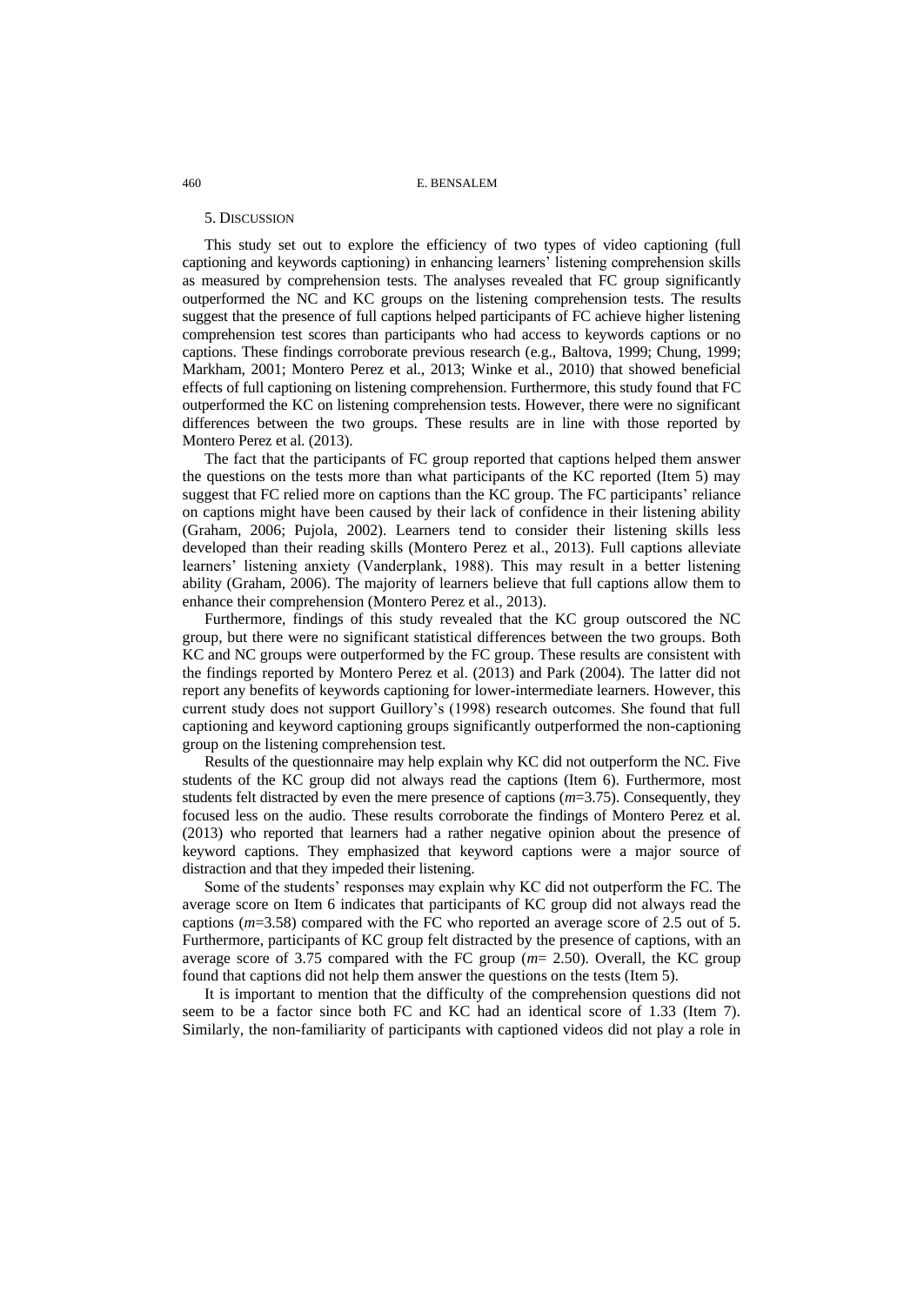the higher scores by the FC group in listening comprehension tests. In fact, four learners from FC had never watched captioned videos before the study compared with two from the KC group.

#### 6. PEDAGOGICAL IMPLICATIONS

The outcomes of this study provide the following implications. First, teachers should consider incorporating videos with full captions into English language curriculum especially for elementary-level students. Captioned videos could help students enhance their listening skills. These videos can be either part of the class activities or assigned as homework for further practice. If captioned videos are used in class, students should be given the opportunity to view the video clips multiple times since most of participants in this study preferred viewing the video clips three times. Of course, the need to view the videos three times might depend on the language proficiency of the participants. More advanced students might not feel that they need three repetitions.

# 6. LIMITATIONS

There are a number of limitations in this study. The first limitation concerns the sample size. This study used a small sample size that may not be representative of the target population. Having a larger number of participants may have yielded different results. Second, the video materials are documentaries that covered only one single topic. It would be more interesting for students to watch video clips that cover materials related to a variety of topics that interest them. Alternatively, one short movie with an appealing story can make the learners' experience more interesting. However, adding more topics, and hence more videos, would also add complications to interpreting the results because of introducing factors leading to possible varying passage difficulty. Additionally, given the short length of the video clips, the comprehension questions targeted factual information only. No questions tested learners' understanding of inferred meaning. Therefore, this study does not cover the full picture about the effectiveness of captioning (Montero Perez et al., 2013). Third, some of the students had no previous experience with captions. Learners may have been able to use captions effectively to enhance their understanding of video clips if they had the opportunity to practice prior to their participation in the study. Therefore, the outcomes of this study might have been different given different circumstances.

# 8. FUTURE RESEARCH

Research is needed to further investigate the impact of keyword captioning on listening comprehension of FL learners. First, there is a need to conduct studies involving participants with different native tongues who are learning a FL. So far, studies about keyword captions are minimal. Second, there is also a need to compare the performance of students with different levels of proficiency, preferably in the same educational setting. Third, future studies should be long-term so that learners become very familiar with the way to use captions effectively. Fourth, there should be future investigations involving various kinds of passages with a variety of different topics. The use of passages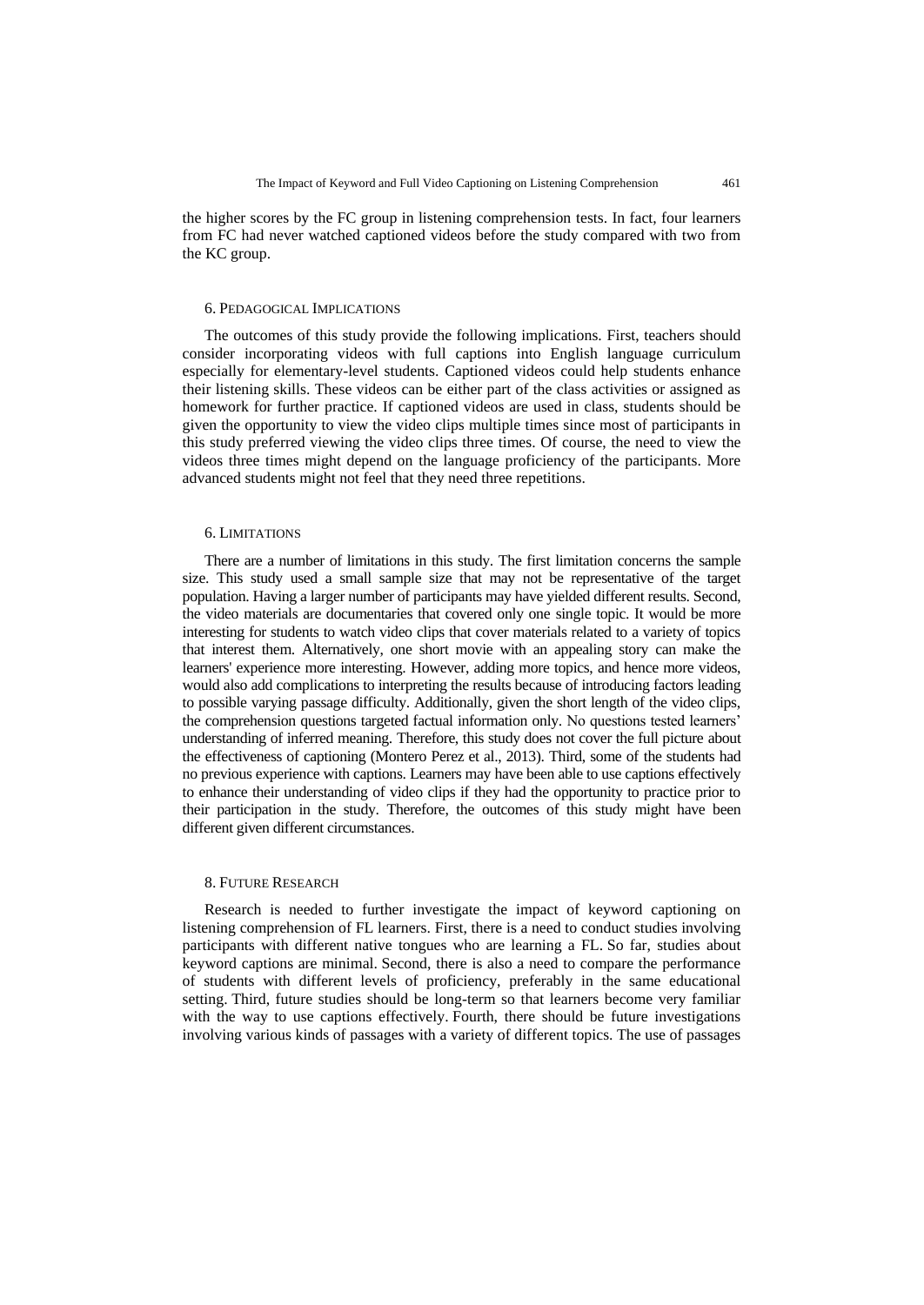that are different regarding difficulty, content, and passage type will result in differential outcomes. Fifth, it would be interesting to study the way learners deal with captions if they are given the option of turning them on and off. The purpose would be to investigate under what conditions captions were turned on by learners. Another study might enable the researchers to study the learners' ability to answer inferencing questions, not just questions related to factual information.

#### 9. CONCLUSION

The overall findings of this study support the use of full video captioning to enhance listening comprehension. The results regarding keyword captioning are not nearly as supportive. The availability of keyword captioning did not yield better results than having no access to captions. Given that fully captioned video material is easier than ever to produce, the positive listening comprehension benefits of adding captions to existing videos should continue to be more fully explored.

#### **REFERENCES**

Anderson, J.R. *The architecture of cognition.* MA. Harvard University Press, 1983.

- Anderson, J.R. *Cognitive psychology and its implications.* 4th ed. New York: Freeman, 1995.
- Baltova, I. "Multisensory language teaching in a multidimensional curriculum: The use of authentic bimodal video in core French." *The Canadian Modern Language Review* 56, no. 1 (1999): 32-48.
- Chung, J. "The effects of using video texts supported with advance organizers and captions on Chinese college students' listening comprehension: An empirical study." *Foreign Language Annals* 32 (1999): 295-308.
- Garza, T.J. "Evaluating the use of captioned video materials in advanced foreign language learning." *Foreign Language Annals* 24 (1991): 239-258.
- Goh, C.C. "A cognitive perspective on language learners' listening comprehension problems." *System* 28 (2000): 165-182.
- Graham, S. "Listening comprehension: the learners' perspective." *System* 34 (2006): 165-182.
- Guillory, H.G. "The effects of keyword captions to authentic French video on learner comprehension." *CALICO Journal* 15 (1998): 89-108.
- Huang, H. C., & Eskey, D. E. "The effects of closed-captioned television on the listening comprehension of intermediate English as a second language (ESL) students." *Journal of education technology systems* 28 (1999): 75-96.
- King, J. "Using DVD feature films in the EFL classroom." *Computer Assisted Language Learning* 15 (2002): 509-523.
- Lavery, M. *Active Viewing Plus. .* Oxford: Modern English Publications, Ltd., 1984.
- Markham, P. "The influence of culture-specific background knowledge and captionson second language comprehension." *Journal of Educational Technology Systems* 29 (2001): 331-343.
- Montero Perez, M., Peters, E., & Desmet, P. "Is less more? Effectiveness and perceived usefulness of keyword and full captioned video for L2 listening comprehension." *ReCall* 26 (2013): 21-43.